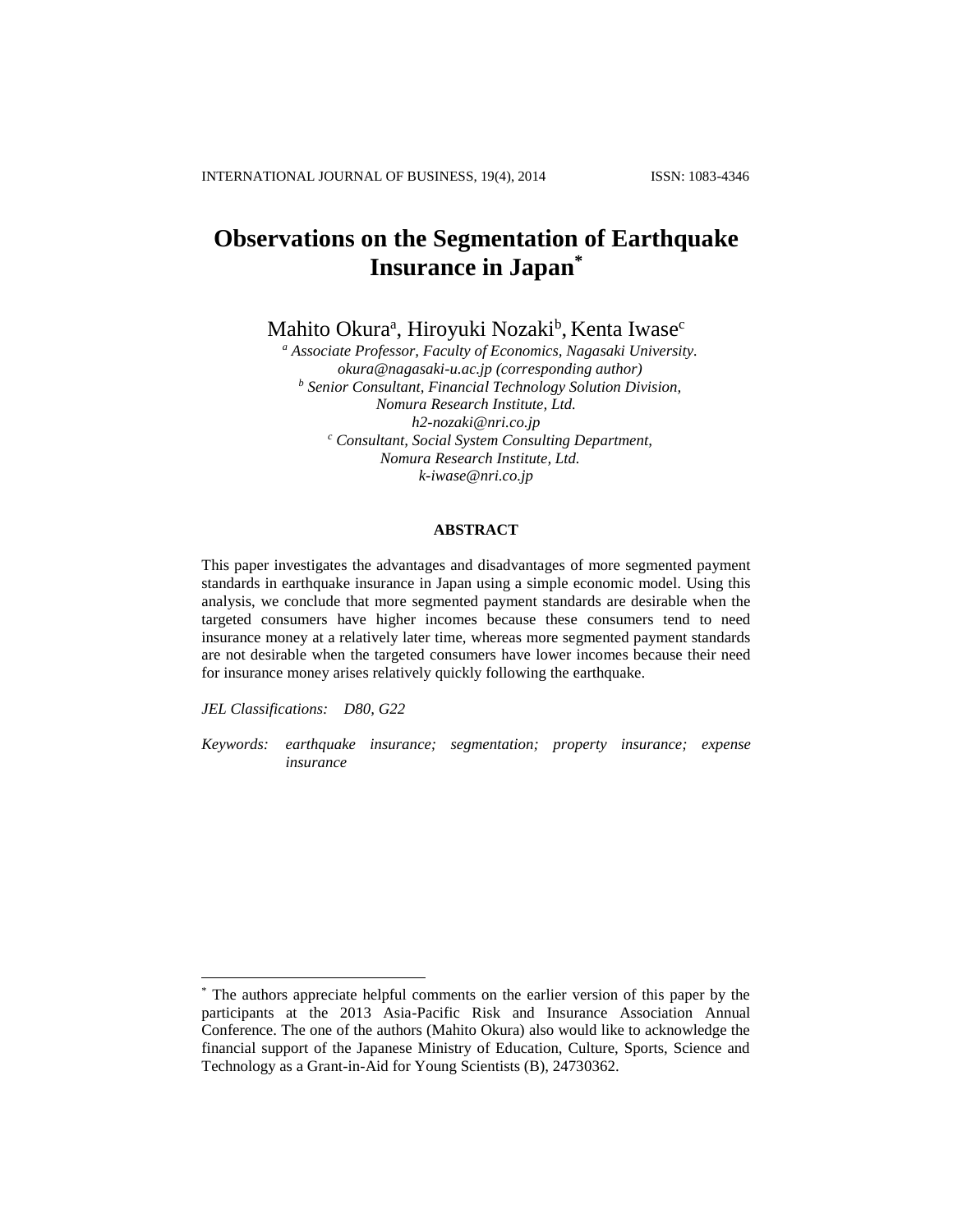#### **I. INTRODUCTION**

Earthquake insurance in Japan is committed not only by private nonlife insurers but also by the Japanese government following devastating earthquakes such as the Hanshin–Awaji Earthquake in 1995 and the Great East Japan Earthquake in 2011. Recently, the debate about earthquake insurance promoted by the Japanese government has been extensive. 1

In Japan, because earthquake insurance is optional for consumers who purchase fire insurance, the penetration of earthquake insurance is not high (25%). <sup>2</sup> Earthquake insurance in Japan is based on the Act on Earthquake Insurance established in 1966. Subsequent to Article 1 therein, the purpose of this law 'is to promote the dissemination of earthquake insurance, … thereby helping to contribute to the stability of the lives of disaster victims of an earthquake, etc.' Consequently, earthquake insurance in Japan should not be considered as compensating for damage to houses, but for providing immediate living expenses for disaster victims. In other words, although fire insurance is basically property insurance, earthquake insurance is expense insurance.<sup>3</sup>

However, given this distinction, consumers may have mistaken earthquake insurance for property insurance and therefore feel some confusion and dissatisfaction with earthquake insurance in Japan. As shown in Figure 1, 40.9% of consumers in a



**Figure 1** What aspects of earthquake insurance are you dissatisfied with?

Source: Nozaki (2010).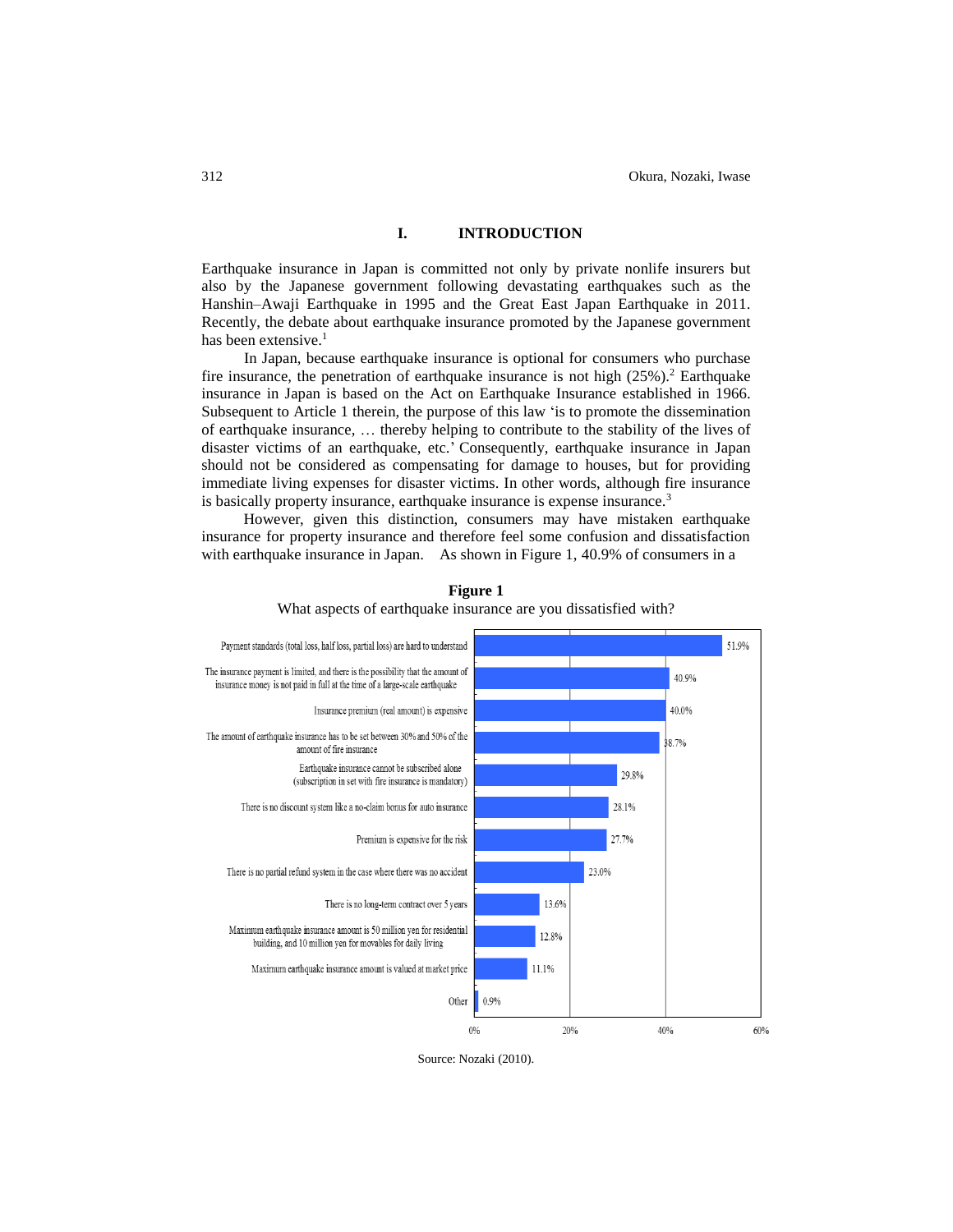survey responded that "The total insurance payment is limited, and there is the possibility that the amount of insurance money is not paid in full at the time of a large-scale earthquake"; 38.7% of respondents believed that "The amount of earthquake insurance has to be set between 30% and 50% of the amount of fire insurance." These responses suggest that many consumers believe the insurance money is generally insufficient to cover the rebuilding of their houses. In other words, there is a considerable discrepancy between the purpose of earthquake insurance as provided by law and that perceived by consumers. In addition, as shown in Figure 2, more than 80% of respondents listed 'Building construction/repair costs' as the main use for their insurance money. <sup>4</sup> The existence of such discrepancies between policies and perceptions indicates that many consumers wish to obtain additional compensation for actual losses through earthquake insurance in Japan.

Furthermore, as shown in Figure 3, it is remarkable that 24% of consumers responded that they "Would like more segmentation of payment standards (three segments are insufficient)". For earthquake insurance in Japan, there are only three segments: "total loss", "half loss", and "partial loss" with the respective limits set at 100%, 50%, and 5% of the insurance policy.<sup>5</sup> From that disproportional payment about insurance money, it seems natural that some consumers who are evaluated as "partial loss" complained about that segment payment standard.<sup>6</sup> In response, the government and the nonlife insurance industry are now considering to change the current three-segment payment standards system into a more segmented one.<sup>7</sup>



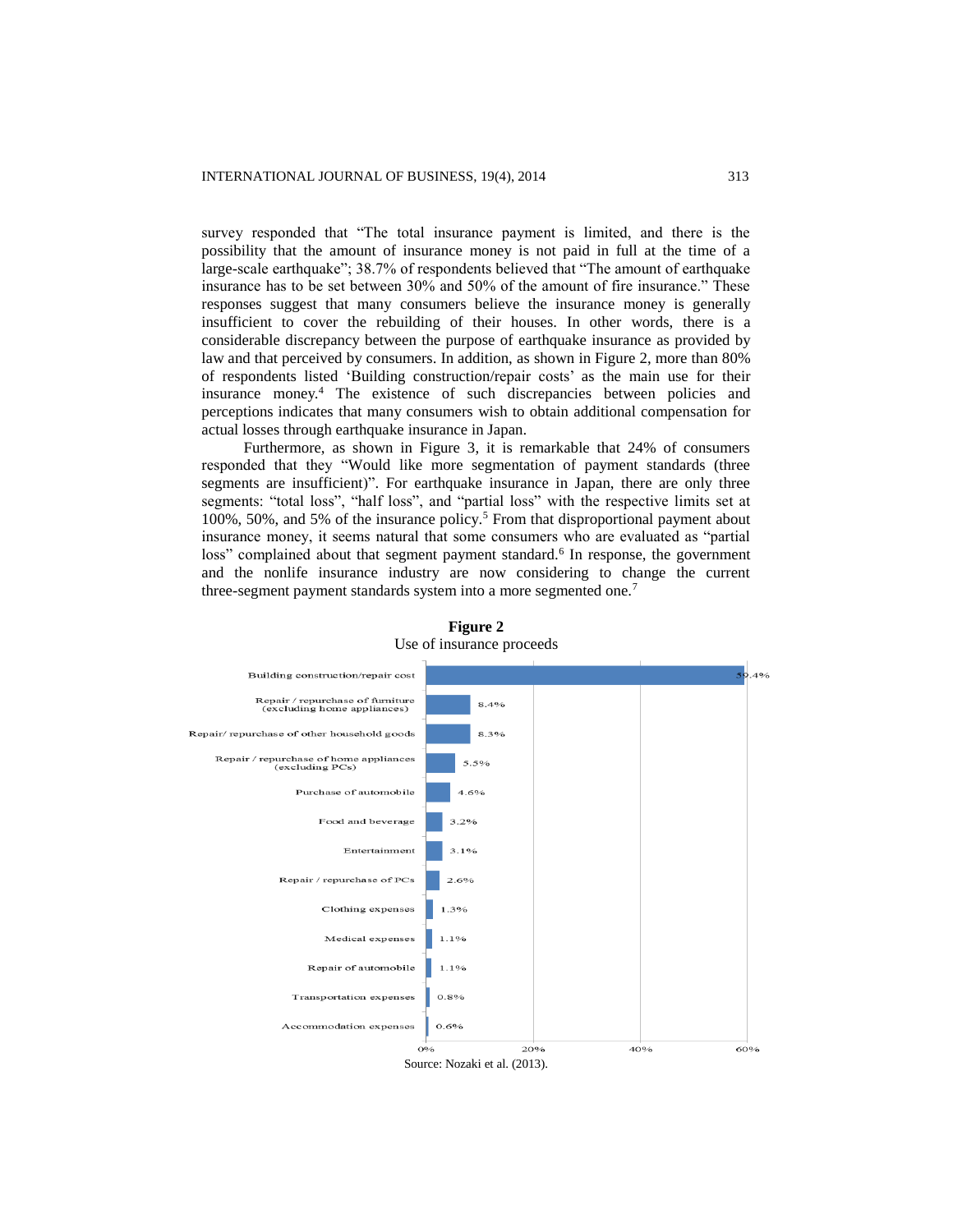

**Figure 3** Requests for earthquake insurance system and products

Source: Nozaki et al. (2013).

More segmented payment standards would certainly benefit consumers by making it possible for them to obtain an amount of insurance money closer to the actual losses. However, more segmented payment standards may complicate damage estimation, and the process needed to determine which particular segment damage is included would naturally increase assessment costs. <sup>8</sup> Similarly, we cannot ignore the fact that more segmented payment standards would lengthen the period of time between an earthquake and the payment of insurance money once a claim is made. This means a considerable waiting cost would be imposed on disaster victims after an earthquake.

Given this background, the purpose of this article is to investigate the advantages and disadvantages of more segmented payment standards using a simple economic model. In other words, our study is focused mainly on claim adjustment after the accident. In particular, it is valuable to discuss the claim adjustment of earthquake insurance in Japan because the payment standards of earthquake insurance in Japan are regulated unlike other kinds of insurance. Even if there is no asymmetric information problem in the claim adjustment procedure, the claim adjustment problem in earthquake insurance in Japan remains.<sup>9</sup> Thus, we are interested in how to design optimal payment standards, which has important policy implications for the reform of earthquake insurance in Japan.

Furthermore, our study may be similar to the studies on risk classification because both claim adjustment and risk classification are focused mainly on examining problems in an insurance market.<sup>10</sup> However, both research themes are different in the following two ways. First, risk classification is conducted before selling insurance products, while the claim adjustment is conducted after the accident. Thus, the individuals are the policyholders in the time of claim adjustment, while they are not the policyholders in the time of risk classification. Second, risk classifications are revealed to individuals by, for example, discounted insurance premia for low-risk individuals,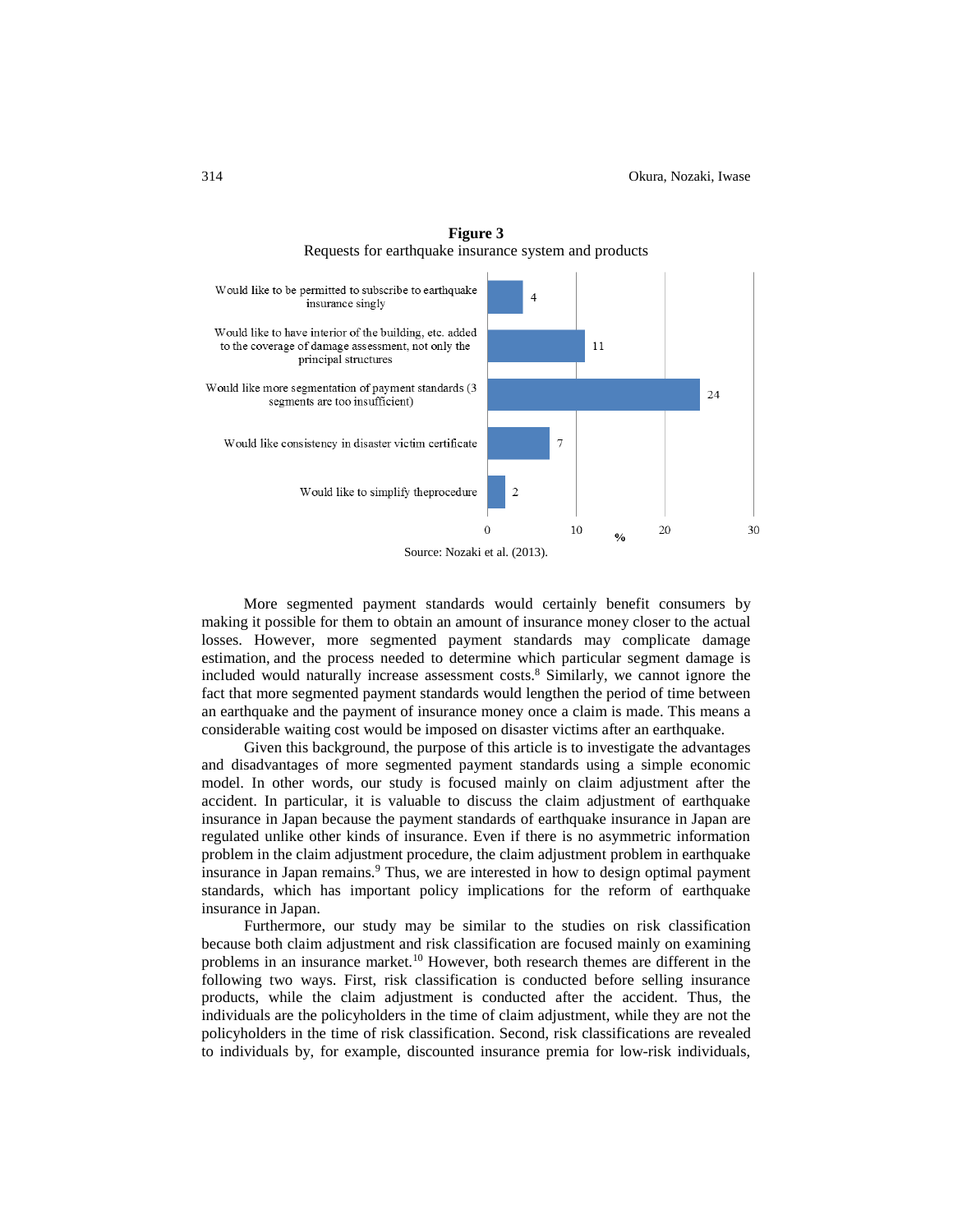whereas the claim adjustment procedure is not revealed to individuals. Thus, the problems caused by asymmetric information in each study should be distinguished.

### **II. THE MODEL**

Assume a single property-owning household that has purchased earthquake insurance and the situation where this property has been damaged by an earthquake. The household's payoff function,  $\Pi$  , is as follows:

$$
\Pi = \delta(t)x - D + (1+m)(s - z(t))
$$
\n(1)

where  $t =$  period of time between the earthquake and the receipt of the insurance money (hereafter, the "loss adjustment period");  $\delta(t)$  = discount rate in period t; x = amount of insurance money;  $D =$  amount of damage;  $s =$  amount of savings;  $m =$  interest rate. For simplicity, the interest rates for lending and borrowing are equal; and  $z(t)$  = amount of cost incurred by the delay in receiving the insurance money (hereafter, the "delay cost"). For example, a self-employed business-owning household purchases earthquake insurance for its store. When the store is damaged by an earthquake, the household cannot operate its business and therefore incurs a delay cost until it receives the insurance money

We can explain the household's payoff function in Equation (1) as follows. This household has the right to receive insurance money if the insured property is damaged by the earthquake. However, the amount of insurance money paid may not be coincident with the amount of damage suffered if the loss adjustment period is short. To represent this phenomenon, we argue that the amount of insurance money involves some uncertainty distributed on the normal distribution function  $x \sim N(D, \sigma^2(t, D))$ , where  $\sigma^2(t, D)$  is the variance and we assume that  $\partial \sigma^2(t, D)/\partial t < 0$  and  $\partial^2 \sigma^2(t,D)/\partial t^2 > 0$ .  $\partial \sigma^2(t,D)/\partial t < 0$  indicates that the longer the loss adjustment period, the smaller the difference between the amount of damage incurred and the insurance money paid.  $\partial^2 \sigma^2(t,D)/\partial t^2 > 0$  indicates that the decrease in the variance reduces when the loss adjustment period becomes long. Also, we assume that  $\partial \sigma^2(t,D)/\partial D > 0$  and  $\partial^2 \sigma^2(t,D)/\partial t \partial D < 0$ . The former assumption means that the larger the amount of damage, the larger the variance between amount of damage and the insurance money paid. The latter assumption means that the larger the amount of damage, the larger the reduction of variance when loss adjustment period extends.

Because the household cannot receive insurance money at the same time as the damage, the present value of the insurance money is  $\delta(t)x$ . As a result, the household may have to draw on its savings until it receives the insurance money. If savings remain when the household eventually receives the insurance money, the household can receive interest income  $m(s - z(t))$ . In contrast, if the loss adjustment period eventually becomes so long that all of the household's savings are used, the household has to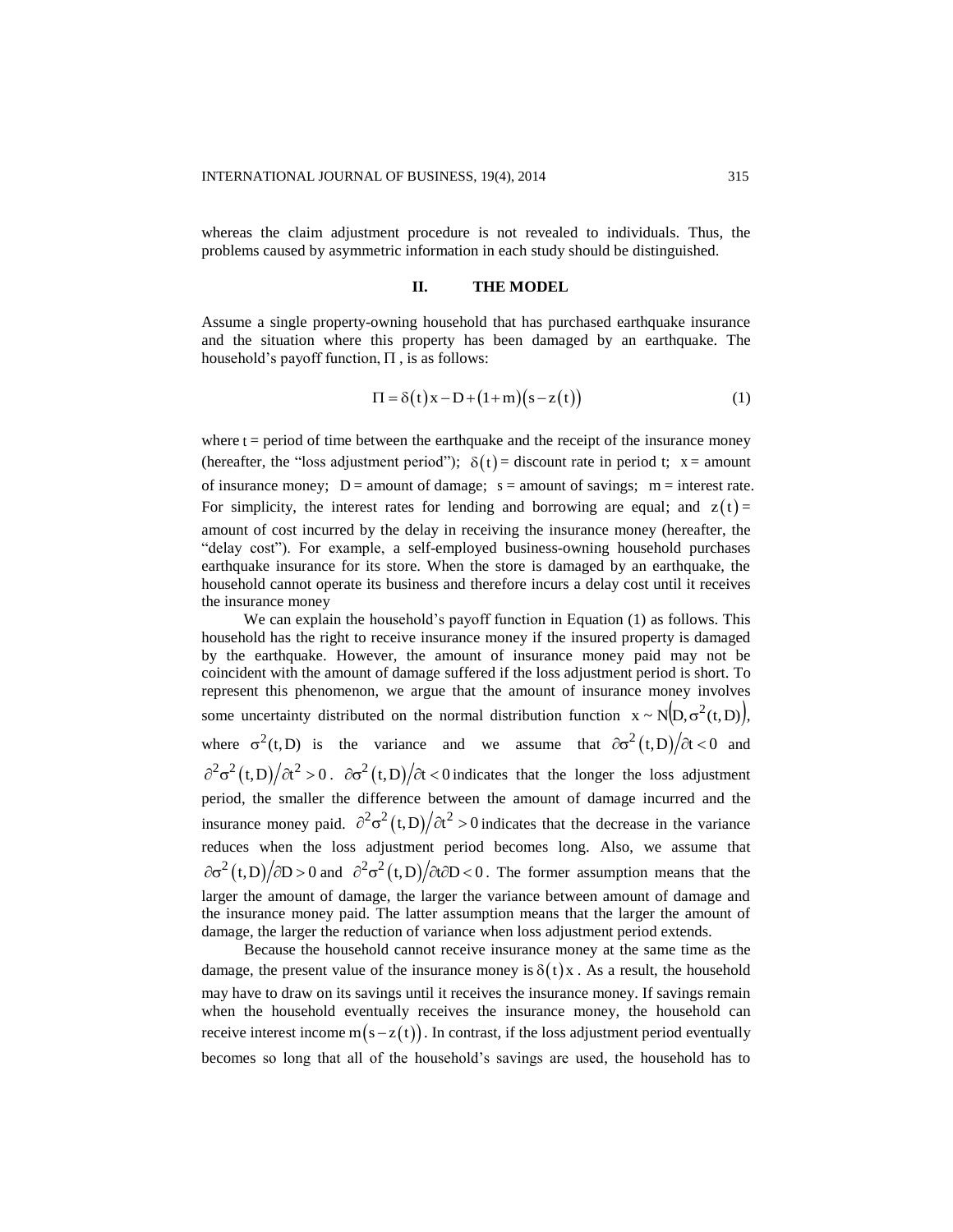borrow from a financial institution and pay interest expense  $m(z(t)-s)$ .

Two other variables  $\delta(t)$  and  $z(t)$  included in Equation (1) are characterized as follows. First, assume that  $\partial \delta(t)/\partial t < 0$  and  $\partial^2 \delta(t)/\partial t^2 > 0$ .  $\partial \delta(t)/\partial t < 0$  indicates that the discount rate falls as the loss adjustment period becomes longer.  $\partial^2 \delta(t)/\partial t^2 > 0$  shows that the fall in the discount rate becomes smaller as the loss adjustment period becomes longer. Second, assume that  $\partial z(t)/\partial t > 0$ and  $\partial^2 z(t)/\partial t^2 > 0$ .  $\partial z(t)/\partial t > 0$  indicates that the delay cost becomes larger as the loss adjustment period becomes longer.  $\frac{\partial^2 z(t)}{\partial t^2} > 0$  shows that the increase in the delay cost increases as the loss adjustment period becomes longer.

The household is assumed to be weakly risk averse and the form of its utility function is specified as follows:

$$
u = -\exp(-r\Pi) \tag{2}
$$

where  $r \geq 0$  is the degree of absolute risk aversion. We can then compute the household's certainty equivalent, CE , as

$$
CE = E\left[\Pi\right] - \frac{r\text{Var}\left[\Pi\right]}{2} \tag{3}
$$

where  $E[\bullet]$  and  $Var[\bullet]$  are the expectation and variance operators, respectively. The expectation and variance of the household's payoff can be computed as

$$
E[\Pi] = E[\delta(t)x - D + (1+m)(s-z(t))] = -(1-\delta(t))D + (1+m)(s-z(t)) \qquad (4)
$$

$$
Var[\Pi] = Var[\delta(t)x - D + (1+m)(s - z(t))] = (\delta(t))^2 \sigma^2(t,D)
$$
 (5)

Substituting equations (4) and (5) into equation (3), the certainty equivalent is

$$
CE = -(1 - \delta(t))D + (1 + m)(s - z(t)) - \frac{r}{2}(\delta(t))^2 \sigma^2(t, D)
$$
 (6)

Based on the above situation, we derive the optimal loss adjustment period using Equation (6). In the case of  $r > 0$ , that optimal loss adjustment period, which is denoted by  $t^*$ , satisfies the following first-order condition.<sup>11</sup>

$$
\frac{\partial \text{CE}}{\partial t} = \frac{\partial \delta(t^*)}{\partial t} D - (1+m) \frac{\partial z(t^*)}{\partial t} - \frac{r}{2} \left\{ 2 \frac{\partial \delta(t^*)}{\partial t} \delta(t^*) \sigma^2(t^*, D) + \left( \delta(t^*) \right)^2 \frac{\partial \sigma^2(t^*, D)}{\partial t} \right\} = 0 \quad (7)
$$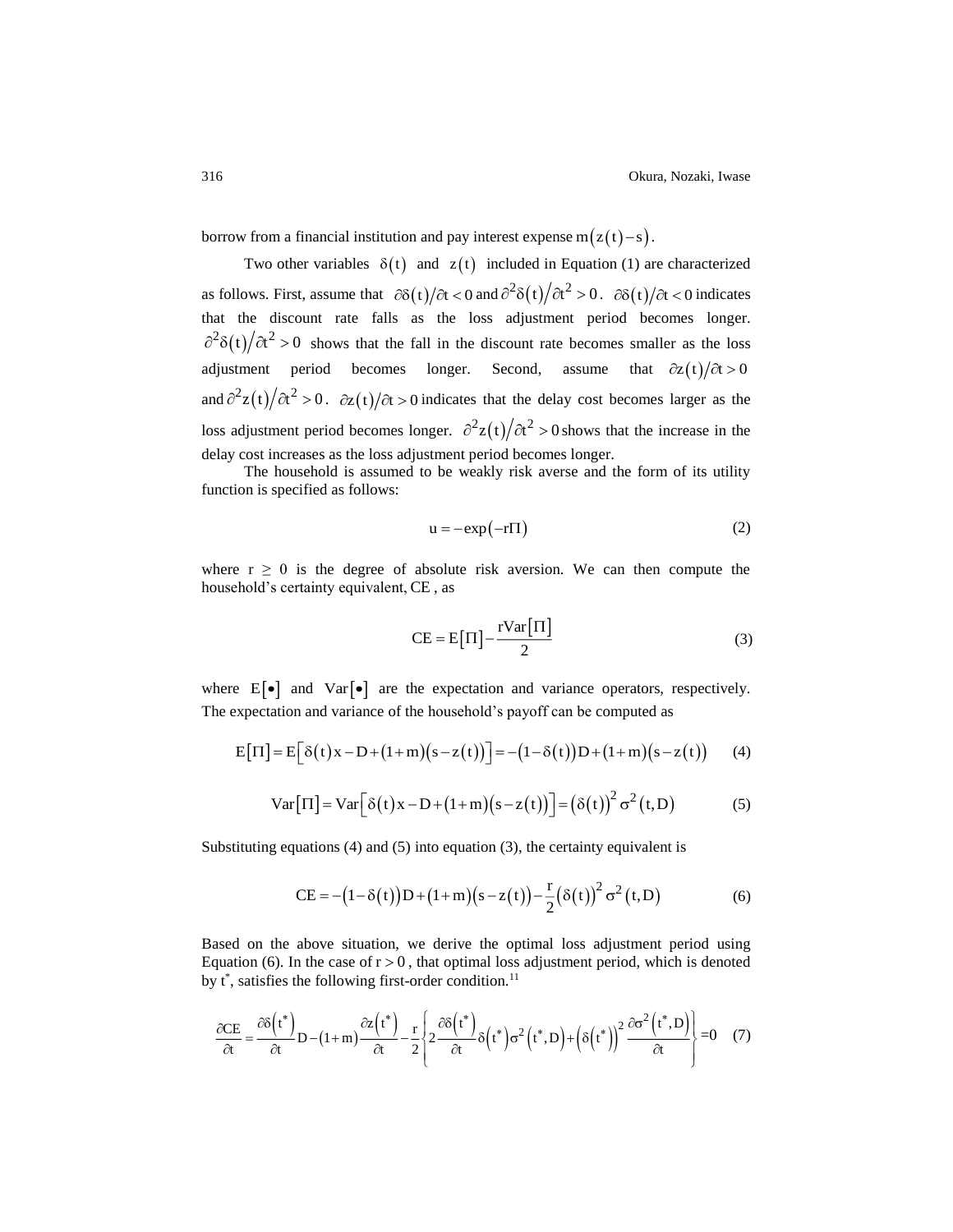In contrast, in the case of  $r = 0$ ,  $t^* = 0$  is satisfied because

$$
\frac{\partial CE}{\partial t} = \frac{\partial \delta(t^*)}{\partial t} D - (1+m) \frac{\partial z(t^*)}{\partial t} < 0
$$
 (8)

#### **III. IMPLICATIONS**

 $\mathbf{I}$ 

From Equation (7), we use comparative statics to confirm the following three results.

$$
\frac{\partial t^*}{\partial r} > 0\tag{8}
$$

$$
\frac{\partial t^*}{\partial D} = 0 \tag{9}
$$

$$
\frac{\partial t^*}{\partial m} < 0 \tag{10}
$$

First, Equation (8) suggests that the higher the degree of absolute risk aversion, the longer the optimal loss adjustment period. This is because a household whose degree of absolute risk aversion is high will wish to extend the loss adjustment period because it is likely that it wants to avoid the difference between the amount of actual damage and the insurance money paid. In contrast,  $t^*=0$  is realized in the case of  $r = 0$ . This means that a risk-neutral household will never wish to extend the loss adjustment period because it will be unconcerned about any difference between the amount of damage and the insurance money paid. In other words, from the viewpoint of a risk-neutral household, extending the loss adjustment period will decrease the present value of the insurance money and increase the delay cost.

Second, Equation (9) indicates that the change in the optimal loss adjustment period is ambiguous when the amount of damage increases because there are both advantages and disadvantages. When the amount of damage becomes large, reduction in variance between the amount of actual damage and the insurance money and decrease in present value of the insurance money becomes large. Households with more costly properties do not necessarily wish to extend the loss adjustment period.

Finally, Equation (10) shows that the higher the interest rate, the shorter the loss adjustment period. This is derived from the fact that the advantage in reducing the delay cost, which contributes to either an increase in interest income or a decrease in interest expense depending on the circumstances, is larger when the interest rate is higher. This appears to bear some relation to the real-world situation in that, as shown in Figure 4, high-income households are more likely to purchase earthquake insurance than low-income households.<sup>12</sup> In other words, high-income households are the major group of policyholders in the present Japanese earthquake insurance system. From this viewpoint, we conclude that extending the loss adjustment period is desirable for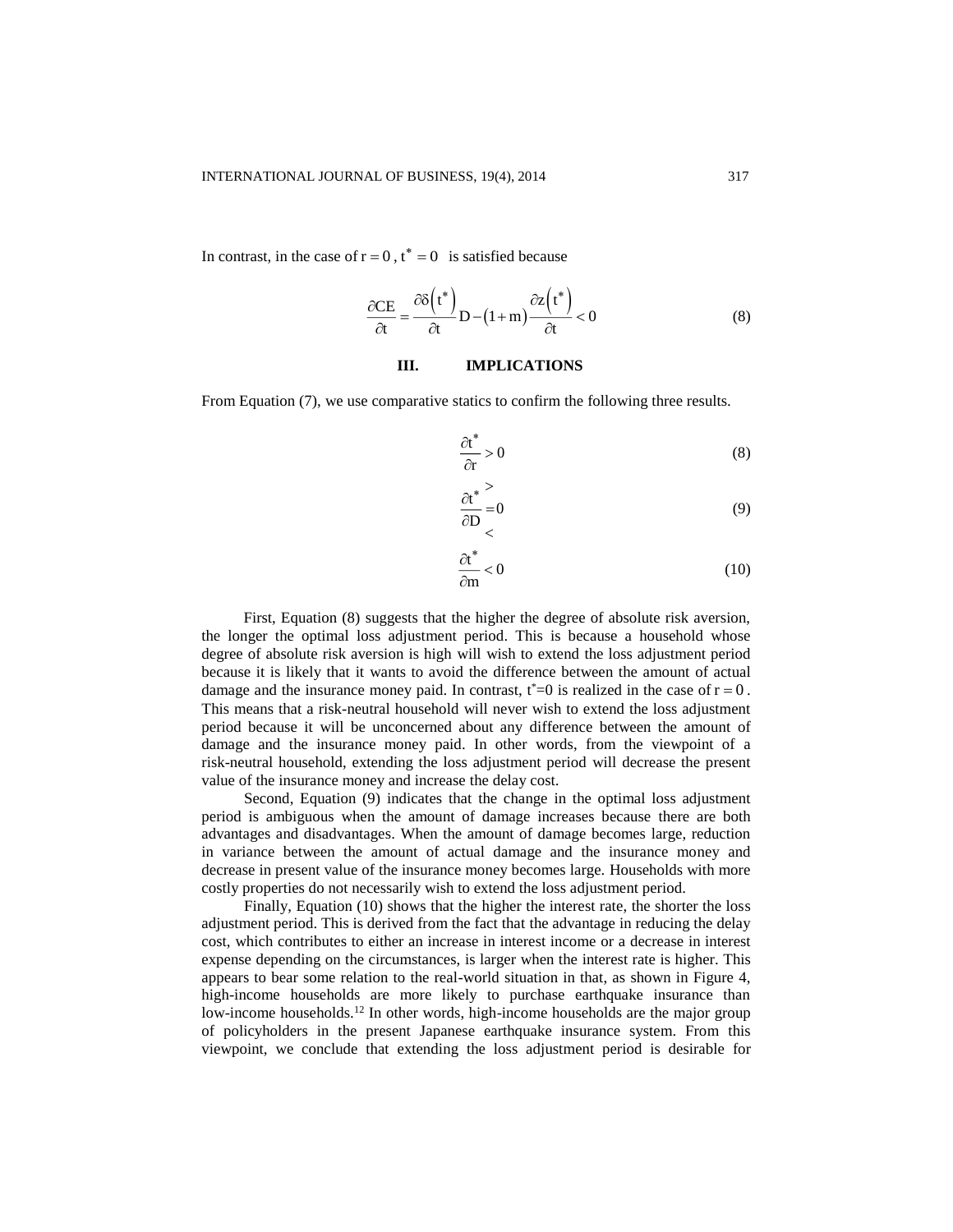present policyholders because they generally borrow at relatively low interest rates. The reverse holds for low-income households.<sup>13</sup> Thus, we also conclude that extending the loss adjustment period may not be desirable if the Japanese government wishes to continue to provide earthquake insurance to low-income households. In a nutshell, whether extending the loss adjustment period is desirable depends on what kinds of households are targeted in earthquake insurance in Japan.



**Figure 4** Earthquake insurance purchase by household income

Source: Nozaki (2010).

# **IV. CONCLUSION**

The original purpose of earthquake insurance in Japan, as provided by the 1966 Act on Earthquake Insurance, is to provide stable support for earthquake disaster victims. Given this original purpose, we could argue that insurance money should be paid promptly to the victims following an earthquake. However, the primary purpose of earthquake insurance is to make payments more accurately linked to actual damage, even though policyholders may have to wait a little longer. In other words, there is a discrepancy between the characteristics of policyholders who are considered for the purpose of earthquake insurance and policyholders who have actually purchased earthquake insurance. It is impossible for a single insurance product to simultaneously satisfy both groups' needs. This situation is also closely related to the segmentation of payment standards that has recently been debated in Japan.

Against this background, this study investigated the advantages and disadvantages of the increased segmentation of payment standards using a simple economic model. Using this analysis, we concluded that more segmented payment standards are desirable when the targeted consumers have higher incomes because these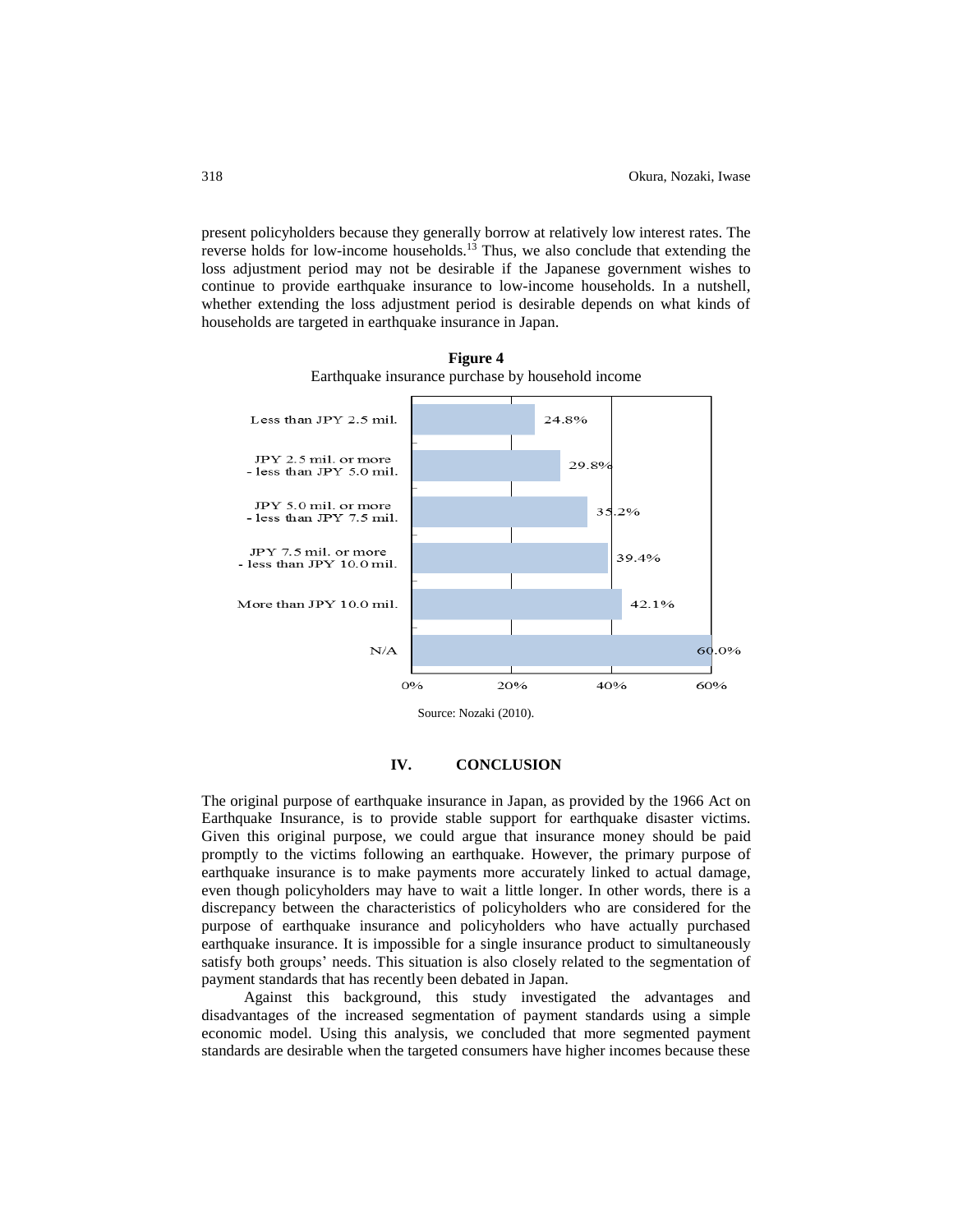consumers tend to need insurance money at a relatively later time, whereas more segmented payment standards are not desirable when the targeted consumers have lower incomes because their need for insurance money arises relatively quickly following the earthquake. In other words, given the characteristics of current policyholders, we recommend more segmented payment standards, whereas given the characteristics of policyholders who coincide with the purpose of earthquake insurance, more segmented payment standards would not be recommended.

We should note that there are several possible extensions to our model. For example, our model only considered economic aspects such as damage and delay cost. However, especially in the case of an earthquake, noneconomic damage such as psychological damage may be equally important. Furthermore, in the real world, prior to an insurance money payment, insurers usually visit the homes of victims to assess damage. We consider that the timing of this visit directly affects the degree of disruption of daily lives caused by the damage situation or the anxiety of disaster victims.

# **ENDNOTES**

- 1. For example, a project team was formed in 2012 to examine the provision of earthquake insurance by the Japanese government.
- 2. See World Bank (2012, p. 4). Furthermore, Naoi et al. (2010) and Waldenberger (2013) discussed the reasons why the penetration of earthquake insurance is not high.
- 3. Because there is an exception clause in fire insurance in the case of earthquakes, fire insurance is not property insurance. Kozuka (2012a, 2012b) discussed such an exception clause.
- 4. This includes building construction/repair costs (59.4%), repair/repurchase of furniture (excluding home appliances) (8.4%), repair/repurchase of other household goods (8.3%), and repair/repurchase of home appliances (excluding PCs) (5.5%).
- 5. For details, see World Bank (2012, p. 5).
- 6. For example, see The Japan Times (March 18, 2012) [Online] (accessed August 7, 2014).http://www.japantimes.co.jp/news/2012/03/18/national/quake-insurance-isbut-a-token-offering/
- 7. One typical example is the "Report on Earthquake Insurance" issued in November 2011. This report argues for the introduction of a four-segment payment standards system. For details, see the following website (in Japanese) (accessed August 7, 2014): http://www.mof.go.jp/about\_mof/councils/jisinpt/report/20121130\_00.html #3-4
- 8. For details, see Nozaki (2013).
- 9. The asymmetric information problem exists in the claim adjustment procedure. The individuals have considerable information about the damaged properties; see, for example, Crocker and Tennyson (2002) and Boyer (2004). Furthermore, individuals cannot know the exact amount of damage because they do not know the damage estimation method used by the insurers; see, for example, Lee and Okura (2008).
- 10. For details about risk classification studies, for example, see Thomas (2007).
- 11. The second-order condition is always satisfied because .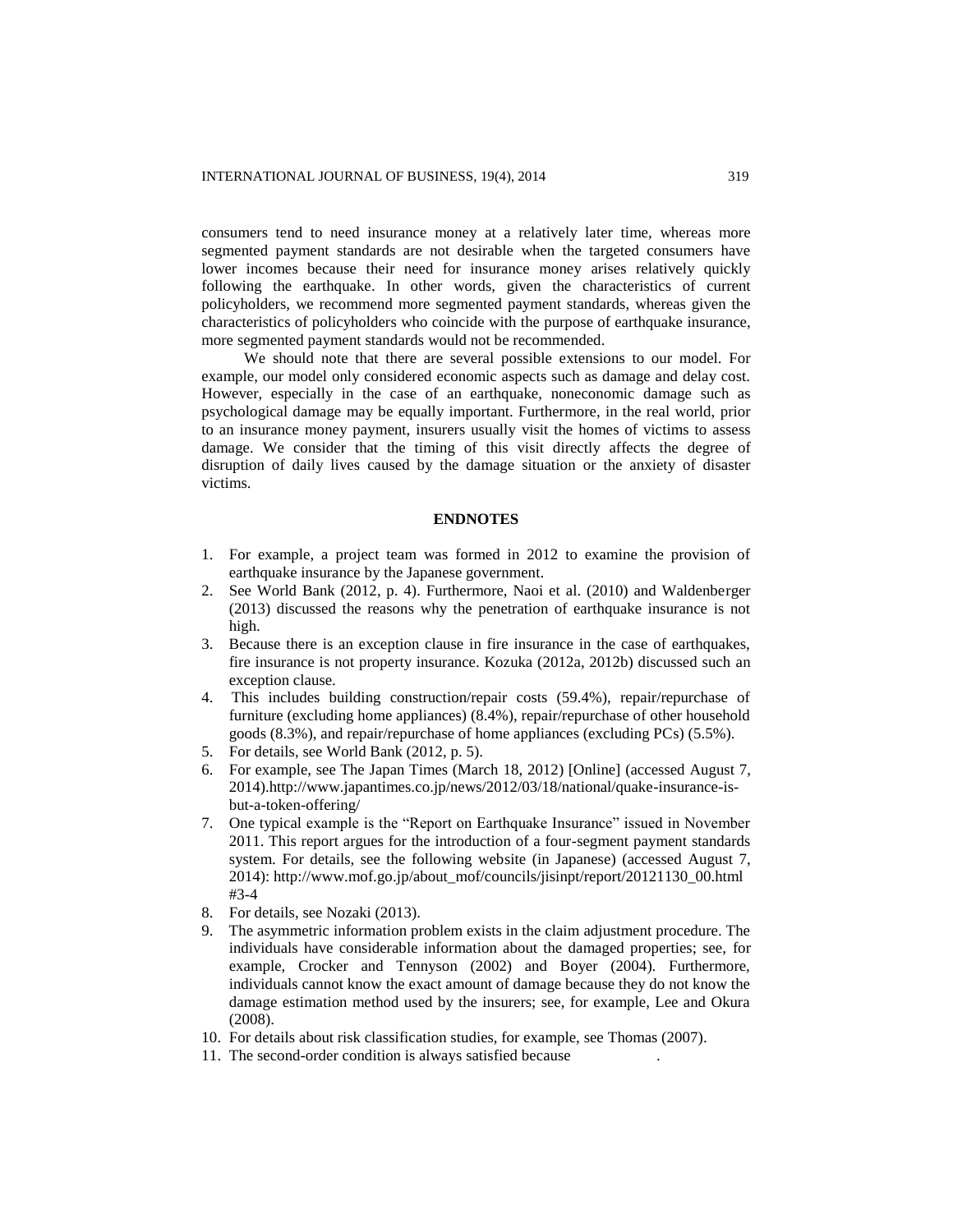$$
\frac{\partial^2 CE}{\partial t^2} = \frac{\partial^2 \delta(t^*)}{\partial t^2} D - (1+m) \frac{\partial^2 z(t^*)}{\partial t^2} - \frac{r}{2} \left\{ 2\delta(t^*) \sigma^2(t^*, D) \frac{\partial^2 \delta(t^*)}{\partial t^2} + 2 \left( \frac{\partial \delta(t^*)}{\partial t} \right)^2 \sigma^2(t^*, D) \right\}
$$

$$
+ 2\delta(t^*) \frac{\partial \delta(t^*)}{\partial t} \frac{\partial \sigma^2(t^*, D)}{\partial t} + 2\delta(t^*) \frac{\partial \delta(t^*)}{\partial t} \frac{\partial \sigma^2(t^*, D)}{\partial t} + \delta^2(t^*) \frac{\partial^2 \sigma^2(t^*, D)}{\partial t^2} \right\} < 0
$$

- 12. Athavale and Avila (2011) investigated the relationship between income and penetration of earthquake insurance using the data in the New Madrid fault zone in Missouri and found a positive relationship between them. Naoi et al. (2012) derived the same results using data from Japanese panel surveys that were conducted after the Great East Japan Earthquake in 2011.
- 13. Relative to income, low-income households suffered more from earthquake damage than high-income households, as indicated in, for example, Bolin and Stanford (1998) and Fothergill and Peek (2004).

#### **REFERENCES**

- Athavale, M., and S.M. Avila, 2011, "An Analysis of the Demand for Earthquake Insurance," *Risk Management and Insurance Review*, Vol. 14, No. 2, pp. 233–246.
- Bolin, R., and L. Stanford, 1998, "The Northridge Earthquake: Community-based Approaches to Unmet Recovery Needs," *Disasters*, Vol. 22, No. 1, pp. 21–38.
- Boyer, M.M., 2004, "Overcompensation as a Partial Solution to Commitment and Renegotiation Problems: The Case of Ex Post Moral Hazard," *Journal of Risk and Insurance*, Vol. 71, No. 4, pp. 559–582.
- Crocker, K.J., and S. Tennyson, 2002, "Insurance Fraud and Optimal Claims Settlement Strategies," *Journal of Law and Economics*, Vol. 45, No. 2, pp. 469–507.
- Fothergill, A., and L.A. Peek, 2004, "Poverty and Disasters in the United States: A Review of Recent Sociological Findings," *Natural Hazards*, Vol. 32, No. 1, pp. 89–110.
- Kozuka, S., 2012a, "Insurance Law Issues Due to the Great East Japan Earthquake of 2011 (Part One)," *Journal of Japanese Law*, No. 33, pp. 3–11.
- Kozuka, S., 2012b, "Insurance Law Issues Due to the Great East Japan Earthquake of 2011 (Part Two)," *Journal of Japanese Law*, No. 34, pp. 87–94.
- Lee, Y., and M. Okura, 2008, "The Optimal Insurance Coverage Rate under Dual Asymmetric Information," *ICFAI Journal of Risk and Insurance*, Vol. 5, No. 1, pp. 17–31.
- Naoi, M., M. Seko, and K. Sumita, 2010, "Community Rating, Cross Subsidies and Underinsurance: Why So Many Households in Japan Do Not Purchase Earthquake Insurance," *Journal of Real Estate Finance and Economics*, Vol. 40, No. 4, pp. 544–561.
- Naoi, M., M. Seko, and T. Ishino, 2012, "Earthquake Risk in Japan: Consumers' Risk Mitigation Responses after the Great East Japan Earthquake," *Journal of Economic Issues*, Vol. 14, No. 2, pp. 519–529.
- Nozaki, H., 2010, "Consideration of Earthquake Insurance to Meet Consumer Needs Report of Consumer Consciousness Survey on Earthquake Insurance," *Non-life Insurance Research*, Vol. 72, No. 3, pp. 141–160 (in Japanese).